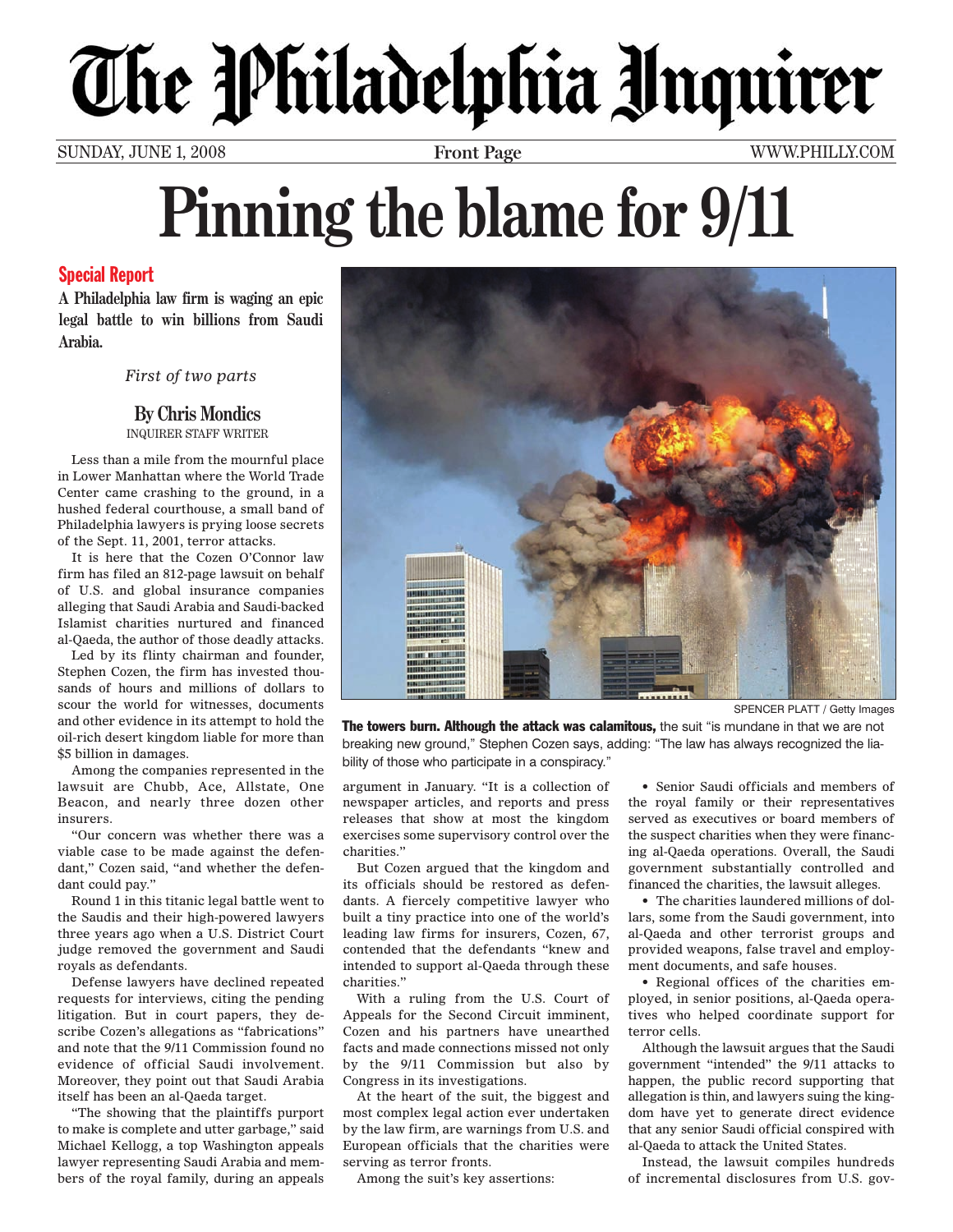# ww.philly.com THE PHILADELPHIA INQUIRER Sunday, June 1, 2008

Primt

ernment and other sources and weaves them together to form one basic assertion: Al-Qaeda's development from ragtag regional terrorists into a global threat was fueled by Saudi money, some of it from the government.

And the charities, the lawsuit contends, were the money's conduit.

With the help of charities affiliated with the Saudi government, the lawsuit contends, al-Qaeda spread to the vicious 1990s Balkans war, which pitted indigenous Muslims, their al-Qaeda allies, and other mujaheddin against Serbs and Croats.

The organization then leapfrogged to attack Western targets, including two U.S. embassies in East Africa, the U.S. destroyer Cole, and finally the World Trade Center and the Pentagon.

"In a lot of ways this case is very unique, and in a lot of ways it is very mundane," Cozen said in an interview. "It is unique in that it is grounded in one of the worst events in U.S. history. It is mundane in that we are not breaking new ground in tort [liability] law. The law has always recognized the liability of those who participate in a conspiracy and those who aid and abet."

Cozen is suing under the 1976 Foreign Sovereign Immunities Act, which protects foreign governments from being sued by U.S. citizens except in rare circumstances. While the standard is extremely high, federal courts have permitted lawsuits in cases where foreign countries engaged in criminal conduct, such as murder.

Even if Cozen loses the appeal and the Saudis retain immunity, U.S. District Judge Richard Conway Casey ruled that there is enough evidence to proceed against several Islamist charities, banks, and alleged terrorism financiers named in the lawsuit.

While Cozen was the first, a half-dozen other groups have sued the Saudis to hold them liable for supporting Islamist charities allegedly tied to al-Qaeda.

Among the other plaintiffs: the estate of an FBI agent killed in the 9/11 attacks on the World Trade Center, and the investment firm Cantor Fitzgerald, which lost 657 employees when American Airlines Flight 11 slammed into the north tower.

Outside the courtroom, the Cozen lawsuit has caused friction between the United States and Saudi Arabia, which, after Israel, is this nation's most important Mideast ally.

In a filing with the Second Circuit, Saudi Arabia said the lawsuit had undermined the nations' ability to work together to fight terrorism.

"This concern is felt in all circles of the Saudi government," said Nizar bin Obaid Madani, Saudi minister of foreign affairs.

The litigation, Madani said, "sends a confusing and mixed message about the relationship between the governments of the United States and Saudi Arabia."

Sin

'For

The question of whether elements of the Saudi government offered support to jihadists intent on attacking the West has fueled intense and even acrimonious debate at the highest levels of the U.S. government.

Former New Jersey Gov. Tom Kean, who chaired the 9/11 Commission, said he was uncertain. The royal family is so huge there are thousands of members — that Kean said it was difficult to know how power was distributed and who had authority.

Former Republican Sen. Slade Gorton of Washington, a 9/11 Commission member, is less cautious.

"Clearly, the central moving figures in the 9/11 scandal were Saudi, and clearly that wasn't a coincidence," he said. "The fact that there is a particularly militant and extremely conservative form of Islam that is, in effect, the state religion of Saudi Arabia — well, there has always been tension between the United States and Saudi Arabia over that.

"Do we pull punches with the Saudis on the charities and other matters because they can help us counterbalance Iran, they can help us bring the Palestinians and the Israelis to the table, they can serve as a forward staging area for our military in the Middle East?" Gorton asked. "I don't think there is any question but that is the case."

David E. Long, former deputy director of the State Department's Office on Counterterrorism, who is fluent in Arabic and travels regularly to the Mideast, said he believed it was unreasonable of Americans to expect that before 9/11 the Saudis would have cracked down on terrorism financiers.

They didn't have the forensic skills or financial monitoring tools, said Long, a former lecturer on the Middle East at the University of Pennsylvania. Moreover, until then it was unthinkable to many Saudis that charitable organizations might promote violent international jihad.

One of the central principles of Islam, he said, is Zakat, the giving of alms to the poor, and once the money went out the door, Saudi donors assumed it would be used for charitable purposes.

"Traditionally, there was little or no oversight throughout the economy, trust was highly personalized, and caveat emptor was the order of the day," Long said. "It is . . . my view that there is no basis for the claim that the Saudi government wittingly supports or has continued to turn a blind eye on foundations supporting terrorist operations."

Cozen's case is built on thousands of Treasury Department and law enforcement findings, declassified diplomatic cables, and military and intelligence reports.

The story that emerges details a saga linking the charities to money-laundering, police raids, and terrorist attacks. It spans

# Evolution of the Lawsuit

The liability case Cozen O'Connor has brought against the Saudi<br>government and other defendants on behalf of U.S. and global<br>insurance companies is the biggest and most complex the firm has<br>lever filed. It draws on events

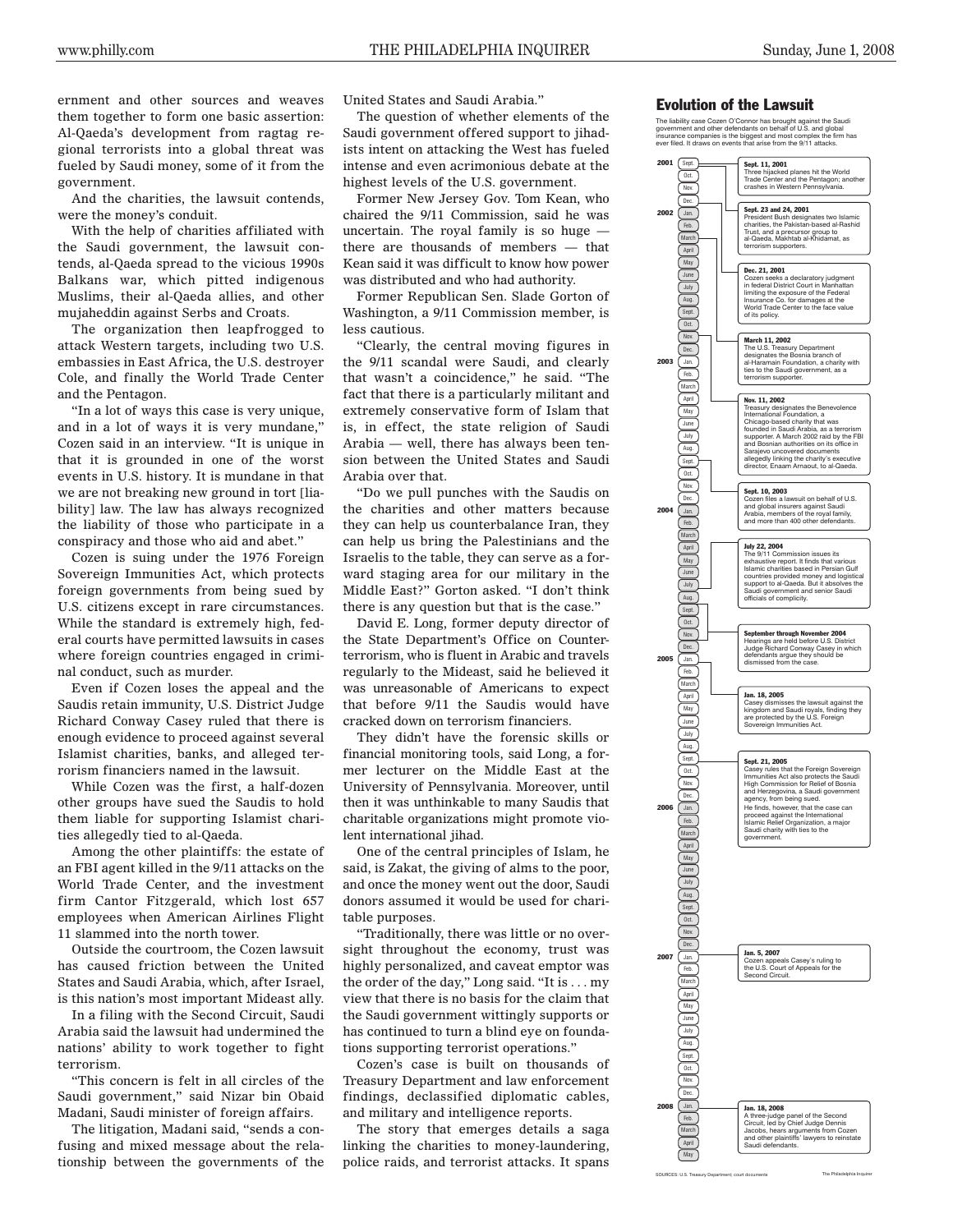# Sunday, June 1, 2008 THE PHILADELPHIA INQUIRER<www.philly.com>

the globe, from New York and Philadelphia to the Balkans, the Mideast and beyond. It begins in Saudi Arabia.

#### Riyadh, November 1994

French Interior Minister Charles Pasqua, in the capital to discuss security, delivered an urgent official message to his Saudi counterpart, Prince Naif, Cozen alleges.

Pasqua, gruff, confident and imposing, had oversight of French intelligence operations. He pulled Naif aside.

The French, he said, had information that the Muslim World League, a sprawling charity that the Saudi government had created to promote Islam around the world, was funding terror cells in France.

The French were deeply worried, Pasqua said, and he needed the Saudis to address the situation.

Pasqua's warning was the first of several that Western intelligence agencies gave the Saudis before 9/11, the lawsuit asserts.

The government, the suit contends, did nothing.

#### Washington, 1998

Acting on information from sources overseas, U.S. intelligence reported to the Saudis that employees of a governmentaffiliated charity, al-Haramain Foundation, may have been involved in the bombings of U.S. embassies in Kenya and Tanzania.

Six years later, the 9/11 Commission concluded that the Saudis never acted on that information.

The Cozen suit also cites a conclusion by Sen. Robert Graham of Florida, chairman of the congressional joint inquiry into 9/11, that a Saudi government employee named Omar al-Bayoumi helped two of the hijackers find an apartment in Southern California and lent them money.

Although the 9/11 Commission and the FBI discounted Bayoumi's involvement, Graham told The Inquirer that he was convinced Bayoumi was a Saudi intelligence agent and that his aiding of Nawaf al-Hazmi and Khalid al-Mihdhar signaled some degree of Saudi government participation.

During the inquiry, Graham said, the FBI repeatedly stonewalled efforts to subpoena a Muslim academic and FBI informant who had housed the hijackers.

"That is one of the major unanswered questions of 9/11: Why the administration tried to disguise the role of the Saudis," Graham said.

#### Washington, 1999

The East Africa embassy bombings focused U.S. officials on al-Qaeda. They needed to shut down its financing. Vice President Al Gore made a personal appeal to Saudi Crown Prince Abdullah at the White House: Help the U.S. disrupt al-Qaeda's flow of money.

Abdullah agreed to put U.S. officials in touch with their Saudi counterparts.

Following up on Gore's request, two delegations of senior U.S. officials traveled to Riyadh, one in 1999 and the second a year later.

On both trips, according to people familiar with the meetings, U.S. officials gave the Saudis lists of suspect charities, money exchanges, banks, and suspected terrorism financiers.

It was essential, the Americans said, that the Saudis crack down on these entities. If their financial support could be stopped, jihadist groups would have a harder time extending their reach.

"We gave them detailed and very specific intelligence," said William Wechsler, then a senior National Security Council official, who traveled to Riyadh with the U.S. delegation in 1999 and helped oversee the follow-up visit.

But the delegations did not have the desired effect.

Testifying before the Senate Governmental Affairs Committee in 2003, Jonathan Winer, former deputy assistant secretary of state for international law enforcement, said he had helped oversee the 1999 delegation and had been briefed after the diplomats returned.

"We didn't have as many facts as we should have," Winer said of the charities.

"But we went to the Saudis as a government, shared with them what we had, asked them for more information, warned them of what might take place, and ultimately nothing happened."

After 9/11, the U.S. Treasury Department designated as terrorism supporters many of the charities, banks and alleged financiers that U.S. officials listed on their trips to Riyadh.

## The Philippines, 1990s

The International Islamic Relief Organization (IIRO), a major Islamist charity with ties to the Saudi government, opened branch offices in the Philippines, according to Treasury Department reports cited by the Cozen lawyers.

The director of the Philippine branches for a time was Mohammad Jamal Khalifa, Osama bin Laden's brother-in-law and a senior al-Qaeda member, according to the department.

Treasury designated the Philippine and Indonesian IIRO branches as terrorist financiers two years ago for funneling money to al-Qaeda and other radical groups.

At that time, the department also designated Abd Al Hamid Sulaiman al-Mujil, an IIRO official in Saudi Arabia who channeled money to those branches, as a terrorist financier.

Mujil, according to Cozen's lawsuit, traveled regularly to meet with bin Laden;

# The Islamist Charities

Most of the Islamist charities named in the Cozen lawsuit are based in Saudi Arabia or trace their origins to the kingdom. Here are brief descriptions of six that are central to the case:

**The Muslim World League** was founded in 1962 in Saudi Arabia. It is closely tied to the government and is one of the world's largest Islamist charities.

The International Islamic Relief Organization was founded by royal decree in Mecca on Jan. 29, 1979. It says its purpose is to provide relief to victims of famine, floods, and other natural disasters. It describes itself as an arm of the Muslim World League. The U.S. Treasury Department has designated two IIRO offices, in Indonesia and the Philippines, as terrorism supporters.

The Saudi High Commission for Relief of Bosnia and Herzegovina was founded by the government in 1993 to provide relief to Muslims uprooted during the Balkans war. It describes itself as an instrument of Saudi government policy. In its detainee hearings, the Pentagon considers past employment by the commission a reason to keep someone in custody at Guantanamo Bay.

**The Benevolence International Foundation** was founded in Saudi Arabia by Saudi financier Adel Batterjee. It moved to Chicago in early 1992. It described its mission as providing humanitarian relief projects throughout the world. The Treasury Department has designated the BIF and Batterjee as terrorism supporters.

**AI-Haramain Foundation,** a sprawling Islamist relief organization, long enjoyed close ties to the Saudi government. Since 9/11, it has been under pressure from U.S. authorities, which designated more than a dozen of its overseas offices, including one in the United States, as terrorism supporters. The Saudi government joined the United States in making more than half those designations.

The Rabita Trust says it was founded to assist struggling refugees in Bangladesh. It is based in Islamabad, Pakistan, and is headed by Wa'el Julaidan, a financier whom Treasury has designated a terrorism supporter. The Rabita Trust also has been designated.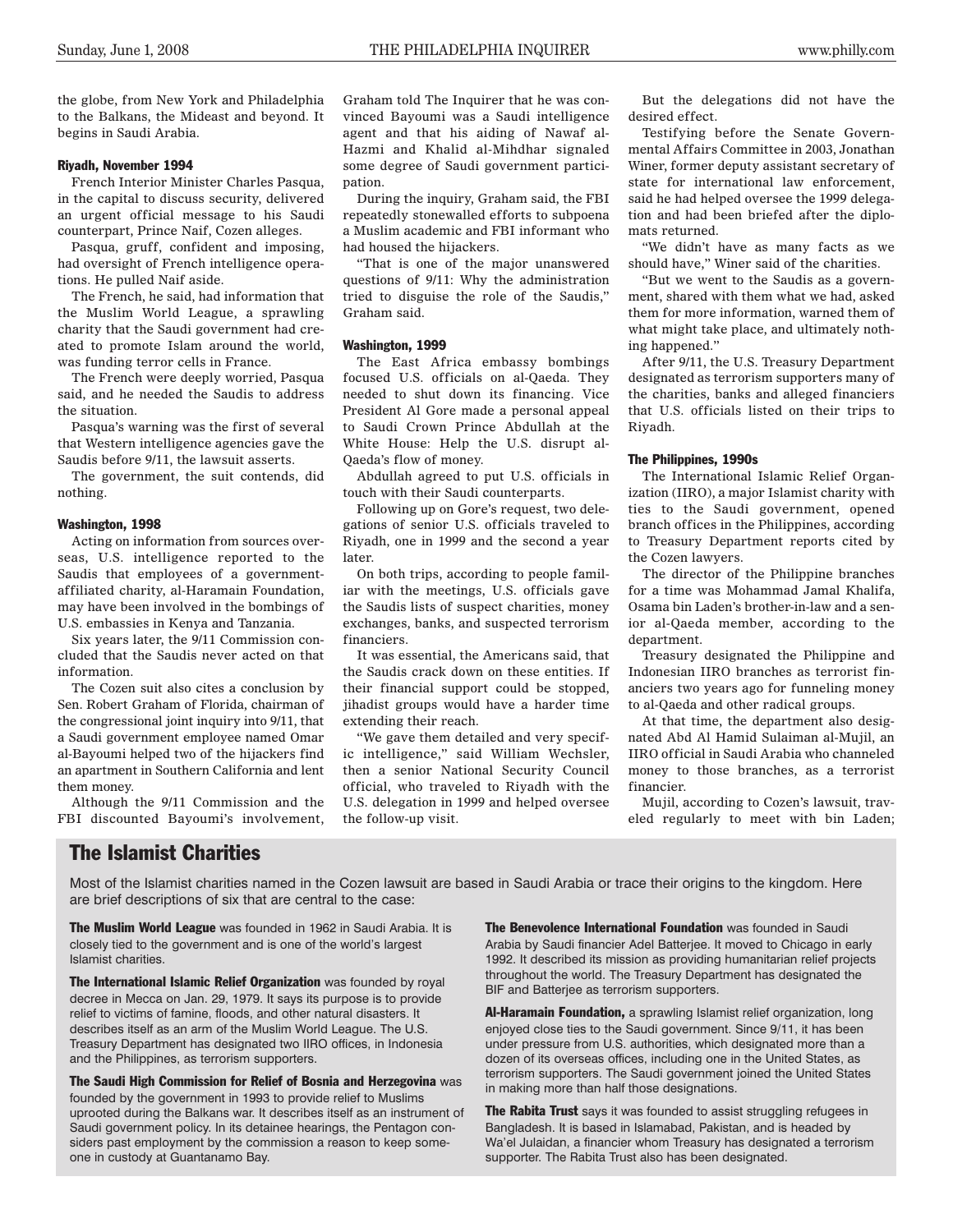# ww.philly.com THE PHILADELPHIA INQUIRER Sunday, June 1, 2008

I Dr

Single

For

Khalid Sheikh Mohammed, the planner of the 9/11 attacks; and al-Qaeda financiers.

Mujil also "provided donor funds directly to al-Qaeda," Treasury said.

The Cozen lawsuit also cites a 1996 CIA report that said the IIRO had financed six militant training camps in Afghanistan in the 1990s.

Since filing their lawsuit in 2003, the Cozen lawyers obtained a declassified memo by Matthew Levitt, a former deputy assistant secretary for the Office of Intelligence and Analysis in the Treasury Department, concluding that the IIRO supported terrorists from the early 1990s through the first half of 2006.

Before the lawsuit was filed, it might have been plausible to argue, as the Saudi Embassy in Washington once did, that the IIRO had no affiliation with the government.

But since then, investigators have found an IIRO report showing that members of the royal family play a supervisory role in connection with some of the local offices of the IIRO in Saudi Arabia.

Making much the same point, albeit for different reasons, the IIRO has argued that it cannot be sued because it is an agency of the Saudi government and thus enjoys immunity.

#### Sarajevo, October 2001

Three weeks after the 9/11 attacks, NATO forces hunting for jihadists raided the offices of an obscure Islamist charity. What they found had little to do with charitable works.

At the Saudi High Commission for Relief of Bosnia and Herzegovina, they seized computer hard drives with before-and-after pictures of the twin towers; pictures of the bombed U.S. embassies in East Africa; photos of the Cole after a bomb ripped a fourstory gash in the destroyer's side, killing 17 U.S. sailors; materials for forging State Department identification badges; and files on pesticides and crop-duster aircraft potential weapons.

An organization founded and chaired by Saudi Prince Salman, which had represented itself as a humanitarian mission to aid refugees and orphans, seemed instead to be a haven for extremists.

Five months later, during a March 2002 raid in Sarajevo on another Islamist charity founded in Saudi Arabia, the Benevolence International Foundation (BIF), the FBI and Bosnian police uncovered what one prosecutor called "the one and only al-Qaeda archive."

That archive is now part of the Cozen lawsuit.

Seized was a huge cache of computerstored information on BIF executive director Enaam Arnaout's early ties to bin Laden. It allegedly included published photographs of the two men touring a camp in Afghanistan, a list of al-Qaeda financiers called the "Golden Chain," and bin Laden's plans to use Islamist charities for his jihad.

There were minutes of al-Qaeda's founding in Afghanistan in 1988 and copies of an al-Qaeda loyalty oath and criteria for membership, including, prosecutors said, a need to be "listening and obedient" and to have "good manners."

## Chicago, 2002

Based on evidence from the Sarajevo raid, U.S. authorities indicted Arnaout in Chicago, where the BIF had begun fundraising a decade earlier.

He was charged with illegally diverting charitable funding to al-Qaeda operatives in the Balkans and elsewhere.

The government also shut down the organization, then the third-largest Islamist charity in the United States.

The Chicago-based BIF traced its origins to Saudi Arabia in the 1980s, when Saudi businessman Adel Batterjee founded it to raise money for Arab fighters battling to eject Soviets from Afghanistan, according to the Cozen suit.

The FBI had been investigating the charity for years. While the BIF had no apparent institutional links with the Saudi government, the Cozen lawsuit contends that the Sarajevo files and Arnaout's criminal investigation show that the BIF was part of a conspiracy that included Islamist charities openly tied to the Saudi government.

The lawsuit cites criminal evidence that bin Laden planned to use the BIF and other charities, including the Muslim World League, to fund his jihad beyond Afghanistan.

And it contends that BIF officials were al-Qaeda insiders who worked for other relief organizations with links to the Saudi government.

One day before his 2003 trial, Arnaout pleaded guilty to reduced charges that he fraudulently diverted charitable funds to rebel fighters in Bosnia and Chechnya for the purchase of boots, telecommunications equipment, blankets and other supplies.

Arnaout's lawyers and the trial judge said the government had failed to prove that Arnaout had used BIF money to support al-Qaeda.

He was sentenced to 11 years and three months in federal prison, later reduced to 10 years, for sending BIF money to Islamist fighters while telling donors it was used for humanitarian purposes.

Treasury still lists the BIF as a supporter of bin Laden. And designating the BIF as a terrorist supporter, which the charity challenged, was upheld by a federal judge.

## Riyadh, May 12, 2003

On a clear, hot evening, what had been to

many Saudis a nightmarish possibility became a grisly reality.

Car bombs exploded in three Western housing compounds, while gunmen fired on buildings. Al-Qaeda, which for a decade or more had been hitting targets outside Saudi Arabia, had struck inside the country.

When the smoke cleared, 35 people were dead, including nine Americans, and the kingdom seemed far less secure.

Within months, the Saudis arrested or killed more than a dozen alleged al-Qaeda figures involved in the bombings. The government pledged to redouble strikes at homegrown operatives, a resolve U.S. officials lauded.

In the litigation over the 9/11 attacks, the Saudis cite those attacks in their defense: How could the government promote a movement that had vowed to destroy it?

In fact, Saudi officials insist they had been pushing hard against bin Laden for years.

When in the early 1990s it became clear that bin Laden was emerging as a threat, the Saudis revoked his passport.

After bin Laden moved from Sudan to Afghanistan, the Saudis point out, Prince Turki, then head of Saudi intelligence, traveled twice to Kandahar in 1998 to persuade the Taliban to turn him over.

When the Taliban leader, Mullah Omar, refused, the Saudis broke off diplomatic relations with Afghanistan.

In his own defense to Cozen's lawsuit, Prince Turki said Saudi intelligence had formed a security committee with the United States to share information regarding bin Laden's activities.

"I was deeply shocked and remain profoundly saddened by the tragic events of Sept. 11, 2001," Turki said. "The victims of the terrorist attacks and plane crashes and their families have my deepest sympathy. I share their resolve to bring to justice the perpetrators of these terrible crimes. My own father, King Faisal, was killed in a terrorist attack on March 25, 1975."

As to why Saudi Arabia would finance a movement that has attacked the kingdom, Cozen contends the Saudi royal family was trying to mollify radical clerics and buy peace.

"As best we can tell, the kingdom was between a rock and a hard place," Cozen said. "They had radicals and extreme imams within Saudi Arabia who wanted to see worldwide jihad; they wanted to see Wahabism [a conservative form of Islam] spread and succeed, and if the kingdom did not support them, they would become their victims. It was peace within the nation at almost any cost."

Contact staff writer Chris Mondics at 215-854-5957 or cmondics@phillynews.com.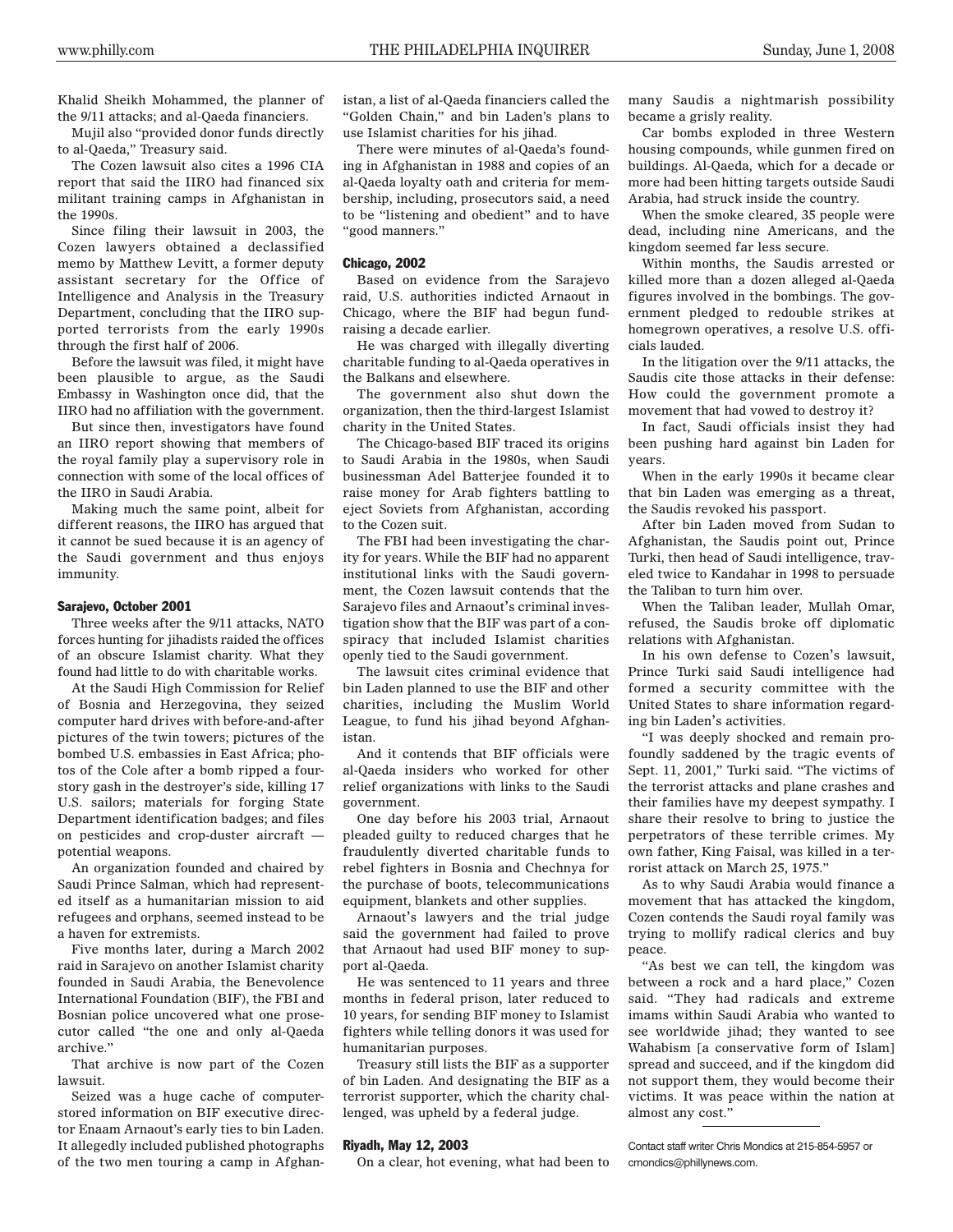# The Philadelphia Unquirer

MONDAY, JUNE 2, 2008 **Front Page** [WWW.PHILLY.COM](www.philly.com)

# **How Cozen took on a kingdom for 9/11 liability**

# The Story So Far

**The Philadelphia law firm Cozen O'Connor sued Saudi Arabia and several Islamist charities in 2003, seeking to hold them financially liable for the 9/11 terror attacks.**

**Although the Saudis' attorneys won Round 1 when a judge removed the kingdom and Saudi royals as defendants, Cozen has appealed.**

**Whichever way the appellate court rules, the story behind the suit is a case study in tort law with foreign-policy implications — and billions of dollars at stake.**

*Second of two parts*

# **By Chris Mondics**

INQUIRER STAFF WRITER

On the morning of Sept. 11, 2001, Stephen Cozen huddled with expert witnesses in a seventh-floor conference room of his Center City law firm preparing for what promised to be a bare-knuckle trial over a string of soured movie deals.

Hundreds of millions of dollars were at stake in a dispute over proceeds from Hollywood films including *The Truman Show*, *Runaway Bride*, and *The General's Daughter*. But Cozen's attention was soon diverted by a call from his wife, Sandy.

The World Trade Center had been attacked. Cozen and his associates switched on a TV and with astonishment watched the towers burning and then collapsing.

Like Americans everywhere, Cozen, 67, a hyperactive trial lawyer and onetime college basketball player, was torn between anger at the perpetrators and compassion for the victims.

But there was little time for reflection.

Within hours, Cozen O'Connor was swamped with calls from the insurance companies it represents in handling claims from high-rise office fires, hurricanes and ice storms.

Now the clients were possibly on the hook



MICHAEL S. WIRTZ / Inquirer Staff Photographer

One Meridian Plaza burned in February 1991. The Cozen firm recovered more than \$110 million for the owner and manager.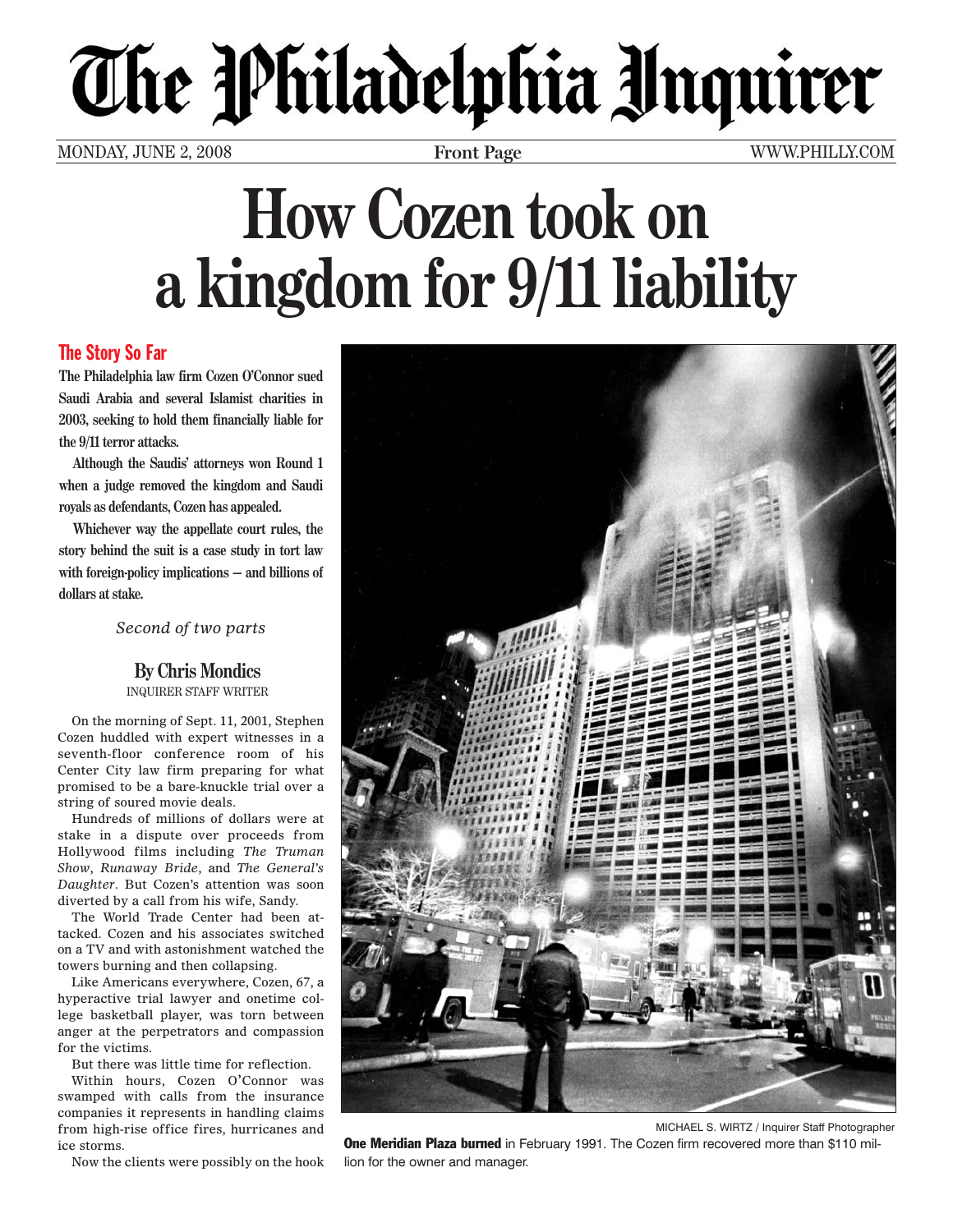# ww.philly.com THE PHILADELPHIA INQUIRER Monday, June 2, 2008

l Draimath

Single

for far more money than ever before, billions of dollars in property losses at ground zero, business disruptions, and workers' compensation claims.

"They were saying not only are we going to have to pay out billions . . . but they wanted to know whether there was anyone they could recover from," Cozen recalled in an interview. "We tried to get as many facts as we could."

From that flurry of phone calls in the hours and days after the attacks would emerge an ambitious lawsuit: an 812 page complaint that would seek to hold America's closest ally in the Arab world financially liable for the 9/11 attacks.

Just as surely, it would commit Cozen O'Connor to the biggest battle in the firm's history.

#### The firm's early days

When Cozen, a freshly minted University of Pennsylvania law school grad, joined his uncle's law practice in 1964, the firm was a two-person shop focusing on small insurance-coverage disputes that other firms shunned.

It was a sleepy corner of the legal world where a lawyer could earn a good — but not spectacular — income.

Yet it gave Cozen the chance to practice law right away, rather than serve as a glorified apprentice at a larger, more illustrious firm.

In the 1970s and early 1980s, after Cozen's uncle had died and Cozen had taken over, the firm handled a series of cases that would set it on a path of explosive growth and lay the groundwork for its lawsuit against Saudi Arabia.

It represented insurers in coverage disputes over arson fires, many of them mobrelated, at diners and restaurants throughout the Philadelphia region. At the time, such cases often settled quietly, but Cozen took a different tack.

The firm would deconstruct the diner's books looking for signs of a financial motive. It would bring in arson experts and forensic accountants. It would grill mobster owners.

In one case, the firm deposed a senior member of the Gambino crime family suspected of torching his Cherry Hill restaurant. Much to the delight of Cozen's insurance-industry client, the case was settled on the courthouse steps for a fraction of the \$1 million claim.

The firm's chief innovation was to bring in experienced trial lawyers who had worked as local or federal prosecutors and have them pursue cases with investigative zeal.

The strategy was to challenge every sus-

picious insurance claim all the way to trial. Cozen lawyers did this even when prosecutors declined to file charges or investigate a case.

Over a decade or more, the firm tried 120 such cases, according to Cozen, winning them all.

Cozen gradually moved into insurance subrogation, an obscure but incredibly

> lucrative practice in which lawyers go after a third party, usually a business, deemed responsible for a fire or other loss. The idea is to recover damages for insurers to help offset what they pay out in claims.

Such was the case in 1993 when the firm represented insurance-industry clients in the first World Trade Center bombing. A truck bomb in the garage beneath the twin towers had killed six people and injured more than 1,000.

Cozen sued the Port Authority of New York and New Jersey, then owner of the towers, showing that the agency had been warned the trade center was vulnerable to just such an attack. Cozen collected \$19 million for its client, Chubb.

As it had in disputes over diner and restaurant coverage, Cozen went to trial in liability disputes, forcing much larger payouts in cases that typically settled for as little as 10 cents on the dollar.

Those successes fueled enormous growth. From a handful of lawyers in the late 1960s, Cozen has come to dominate the specialty of insurance subrogation. It has grown to 547 lawyers with 23 offices in the United States, London and Toronto, and has moved well beyond its insurance work with venture capital, white-collar crime and general litiga-

# Cozen specializes in fighting suspicious insurance claims with unusually aggressive methods.

tion and other new practice groups. It is the fourth-largest firm, in number of lawyers, in Philadelphia and among the top 100 in the nation.

Among its best-known cases were the 1980 fire at the MGM Grand Hotel in Las Vegas; the 1981 skywalk collapse at the Hyatt Regency in Kansas City, Mo.; and the 1991 fire at One Meridian Plaza, a 38-story Center City tower that burned for 19 hours, killing three firefighters.

In the One Meridian fire alone, the firm recovered more than \$110 million for the owner, ER Associates, and the manager, Richard I. Rubin & Co., from an alarm company, contractors, and others held responsible.

For all of that, the firm sometimes struggles for respect. Insurance work can be looked down upon by lawyers at other highend firms who think it lacks the cachet of huge corporate deals.

### Origins of the Saudi case

Stephen Cozen's father, Samuel, was a basketball legend in Philadelphia, coaching Wilt Chamberlain at Overbrook High School before a successful career as varsity coach at what is now Drexel University. There he compiled a 213-94 record.

There is something of the father in the son.

In the Saudi lawsuit, Cozen displays his father's sideline intensity, pushing his lawyers hard to produce facts and legal interpretations that could move the case forward.

He pushes himself hard as well.

He won two varsity letters as a basketball player at Penn. And his tuition to law school there was paid by Baltimore Colts owner Carroll Rosenbloom in gratitude for work Cozen did in the summer and fall after his college graduation, unraveling a disputed insurance claim involving Rosenbloom's Shore home in Margate, N.J. It was Cozen's first insurance win.

Cozen has long been a major fund-raiser for Israeli causes. He serves on the board of Steven Spielberg's Shoah Foundation Institute in Los Angeles, whose purpose is to collect and preserve memories of the Holocaust.

Behind the desk in Cozen's office hang two castings of stones from the Western Wall in Jerusalem. Family photos adorn the office as well.

As the firm weighed whether to sue Saudi Arabia, Cozen turned to contacts in Israel, including Gen. Yoram "Ya Ya" Yair, once a top Israeli military commander, who pointed him toward former military and intelligence officials with expertise in Islamist extremism.

Cozen says his support for Israel had nothing to do with the decision to sue Saudi Arabia, a longtime antagonist of Israel.

"We made a decision based on whether there was a good, viable case of civil liability," Cozen said. "We did not look at any moral or political issue. That was not our concern. . . . There were no moral judgments, no vendettas."

### The lawsuit takes shape

To recover 9/11 damages for its insurance-company clients, the firm had to confront the question of who was responsible, for either causing the attacks or failing to protect the people who were harmed.

Once those responsible were identified, could they be taken to court?

The team quickly ruled out going after the airlines, reasoning that they had no role



 $F$ 

Stephen Cozen leads a Phila. firm of more than

500 lawyers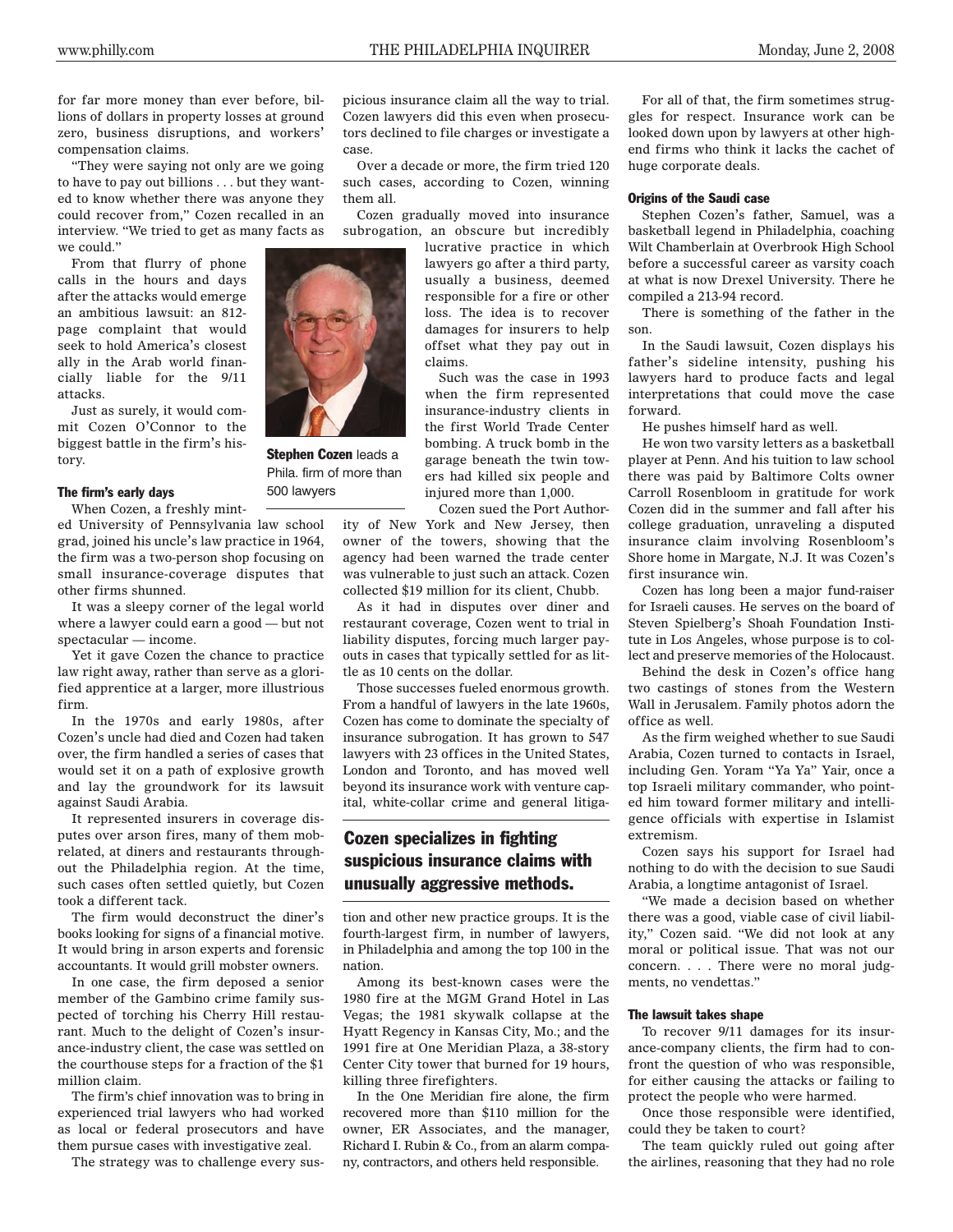# Monday, June 2, 2008 THE PHILADELPHIA INQUIRER<www.philly.com>

**Dra** 

in providing security. Even if they had, it would have been difficult to prove the airlines could have foreseen that their planes would be used as weapons.

Hijacked, yes. But crashed into buildings? Likely not.

What about the security companies that screened the 19 hijackers? Cozen said there seemed to be no evidence that the airport screeners had deviated in any way from government procedures.

Even though the hijackers were armed with box cutters, the screening companies had done nothing wrong by waving them through. Box cutters at the time could be legally carried onto a plane.

Someone wondered whether Afghanistan could be sued, since the Taliban rulers had hosted Osama bin Laden since 1996.

That seemed possible until lawyers came back with a quick answer: Afghanistan's only internationally recognized government was in exile in Rome and thus had no assets.

But a lawsuit against Saudi Arabia? That might work.

#### Zeroing in on Riyadh

To build the case and handle the flood of client queries, Cozen partner Richard Glazer set up a task force of lawyers.

That group included Elliott Feldman, the head of the firm's subrogation practice, and Sean Carter, who directed much of the strategy. Carter, known for his capacity to master prodigious amounts of information, quarterbacks the case for the firm.

Also on the team were Scott Tarbutton, a young associate who handled many research and legal tasks, and Adam Bonin, who is married to author Jennifer Weiner (*In Her Shoes*) and has an elegant writing style of his own.

For advice on the appeals, the firm turned to Stephen Burbank, a Harvardtrained law professor at Penn and a leading authority on the Foreign Sovereign Immunities Act, which governs circumstances under which U.S. citizens can sue foreign governments.

What clinched the decision was an avalanche of information from the U.S. Treasury Department naming dozens of suspect Islamist charities, banks, and alleged terrorism financiers as al-Qaeda allies.

Many were based in Saudi Arabia or had prominent Saudis in leadership roles.

Cozen lawyers also had to be sure that such a defendant made financial sense, for the firm and its clients. A lawsuit of this magnitude would cost many millions of dollars. Moreover, the law governing such cases was evolving and uncertain.

And because any lawsuit against such an important American ally would inevitably raise national-security issues, the U.S. government might step in and halt legal action.

Cozen lawyers tallied what the investigation and legal work would cost, what the case might bring in, and what its chances were of succeeding.

Such a calculation followed no formula. It was more an art, a way of knowing from years before juries, what might work in a courtroom.

Saudi Arabia was by far the biggest potential target, politically and financially.

There was also economic and legal logic in naming more obscure players, such as Sudan, which hosted bin Laden from 1991 through 1996.

Sudan held about \$81 million in U.S. financial institutions, money the U.S. Office of Foreign Assets Control froze after the 9/11 attacks. A favorable judgment could shift some of that money to Cozen and its clients.

Even al-Qaeda had \$8 million in frozen assets that plaintiffs could seize if they won.

In the end, Cozen said, it was

the legal simplicity of the case that seemed most persuasive — and a huge payout if they succeeded.

Although the question of who financed the movement that carried out the 9/11 attacks involved complex fact patterns and difficult investigative hurdles, the legal theory behind the case wasn't terribly different from the subrogation work the firm had made a specialty: Look for people or businesses responsible for a loss and make them pay.

Seeking damages from Saudi Arabia was, in its essence, no different from going after any business, contractor or third party for liability.

"It was our very strong recommendation to our clients," Cozen said, "that the case be pursued."

Then came the hard part.

# Funding the lawsuit

To offset costs, Cozen said, the firm found a way to convert some of its findings into cash.

Through their own investigation, Cozen lawyers learned that a major money-center bank (one that participates in national and international money markets) in the United States, which Cozen declined to identify, was planning to purchase a smaller bank. Evidence suggested that the smaller bank had served as a conduit for financial transactions of extremist groups.

With that information in hand, Cozen lawyers approached the money-center bank. To avoid being named as a defendant, it settled for millions of dollars, money that

was used to offset some of the costs of preparing the lawsuit.

The firm filed its lawsuit on Sept. 10, 2003, naming more than 400 defendants and seeking to recover about \$5 billion. Yet that amount far understated what was at stake financially. Because Cozen and other law firms sued under laws that permit plaintiffs to collect treble and punitive damages along

> with attorneys' fees, the actual award could easily reach the tens of billions of dollars.

> Hearing the case was U.S. District Judge Richard Conway Casey, a former prosecutor and a graduate of Holy Cross College and the Georgetown University Law Center.

> It was in his Manhattan courtroom that the two sides met for a series of arguments between September and November 2004, when each laid out its position.

Cozen lawyers argued that the Saudis not only had funded and controlled the charities, but had been warned that the

charities helped launder money into al-Qaeda. The defense insisted that there was no evidence that the Saudi government had supported acts of terrorism, and that the kingdom itself had been a victim of extremist groups, including al-Qaeda.

In one particularly intense hearing, Casey pushed back hard against Saudi arguments. For a while, Cozen lawyers thought they had been able to convince him.

But only a few weeks later, in January, and then in September, Casey issued two hard-hitting and emphatic rulings. He found the Saudi government immune from being sued because its oversight and financial support for the charities constituted normal government activities.

And he discounted information that the Saudis had been warned about the charities' money-laundering, and cited a 9/11 Commission finding that it had "no evidence that the Saudi government as an institution or senior Saudi officials individually funded" al-Qaeda.

Cozen and associates were outraged. They believed their investigation had gone considerably beyond the work of the 9/11 Commission, by showing that the Saudis had substantial control over the charities, had been warned repeatedly that the charities posed a problem, yet had had taken no actions.

Casey, Cozen felt, had profoundly misconstrued the case by failing to recognize Saudi responsibility.

Cozen lawyers began mapping their appeal.

The charities named as defendants were



U.S. District Judge Richard Conway Casey granted immunity to the Saudis in 2005